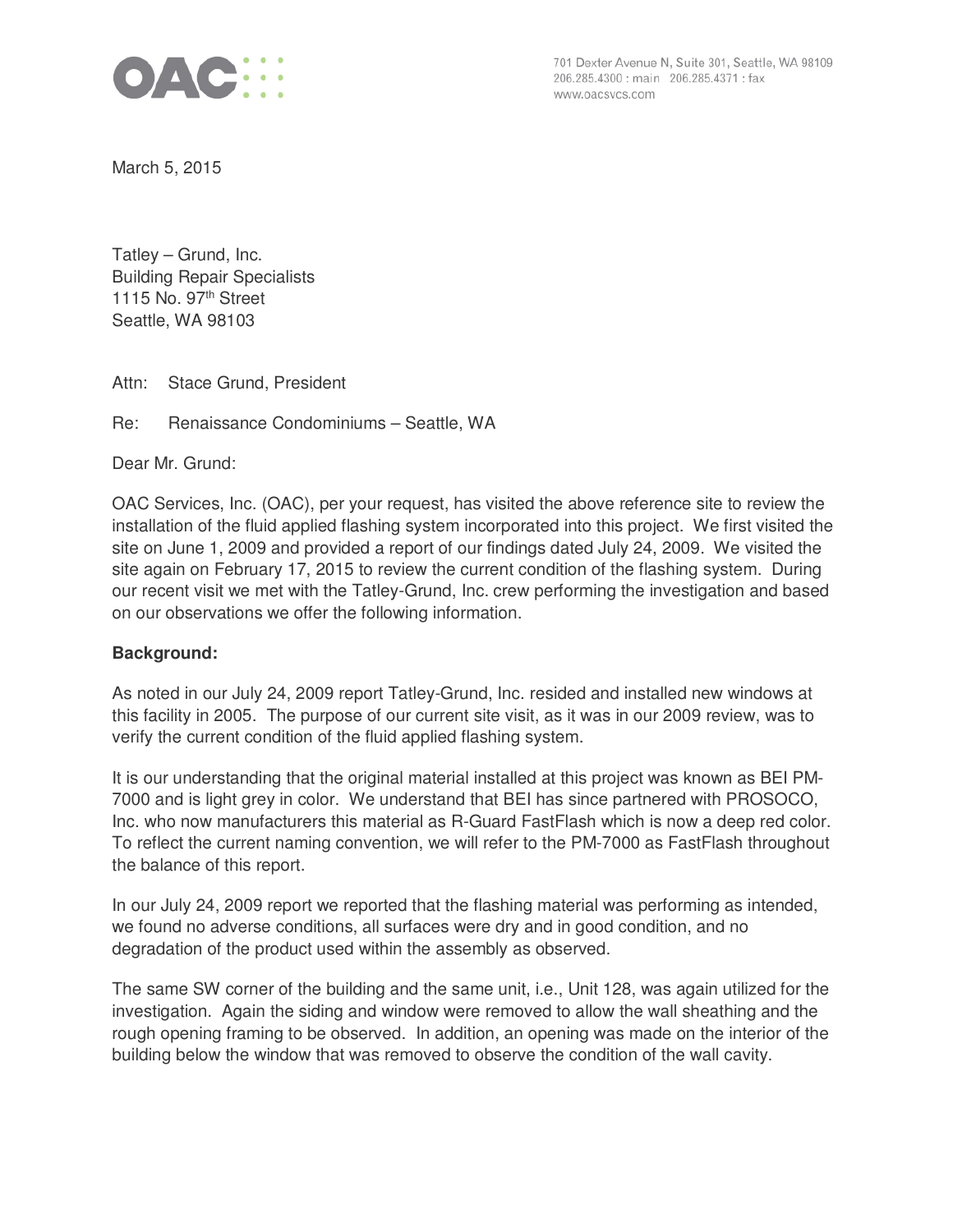

The SW corner of the facility was chosen for this investigation for its exposure to the weather. Typically in Seattle the South and West elevations are exposed to the more severe weather patterns of wind and rain.

# **Observations:**

At the time of our visit to the site portions of the siding had been removed and the weatherresistive barrier was exposed at the SW corner of the building. In addition, a West elevation window had been removed to expose the rough opening framing. The removed window is the closest window to the SW corner of the building.

### Exterior:

- The weather-resistive barrier was lapped correctly with the penetration wraps installed around the rough opening
- The penetration wraps were tied into the rough opening with the FastFlash membrane system. The penetration wraps are a product called Sure-Flash. This is a recommended product by FastFlash manufacturer.
	- We found all surfaces of the Sure-Flash tied together with the FastFlash product
- We found no indications of water penetration around the perimeter of the window and the adjacent sheathing in the area that was opened for observation
- A metal head flashing was installed over the window and lapped into the weather-resistive barrier in the correct shingle lap fashion

### Interior:

At the time of our visit the window liner had been removed from the interior perimeter of the window. An opening in the interior gypsum wall board (GWB) had been removed below the window opening, where the window had been removed, to allow the interior of the exterior wall cavity to be viewed.

- We noted visible signs of the FastFlash around the perimeter of the window on the rough opening. The material was well adhered to the rough opening.
- A sealant joint had been applied between the interior edge of the vinyl window and the FastFlash that had been wrapped into the rough opening from the exterior. The sealant joint had been installed around the entire perimeter of the window and was well adhered to the FastFlash and the vinyl window.
- We noted some darkened wood framing at the sill of the rough opening. The staining the wood framing appeared to be the same staining we had noted in 2009 and surmised that the staining was most likely from the time prior to the residing project ten years ago. The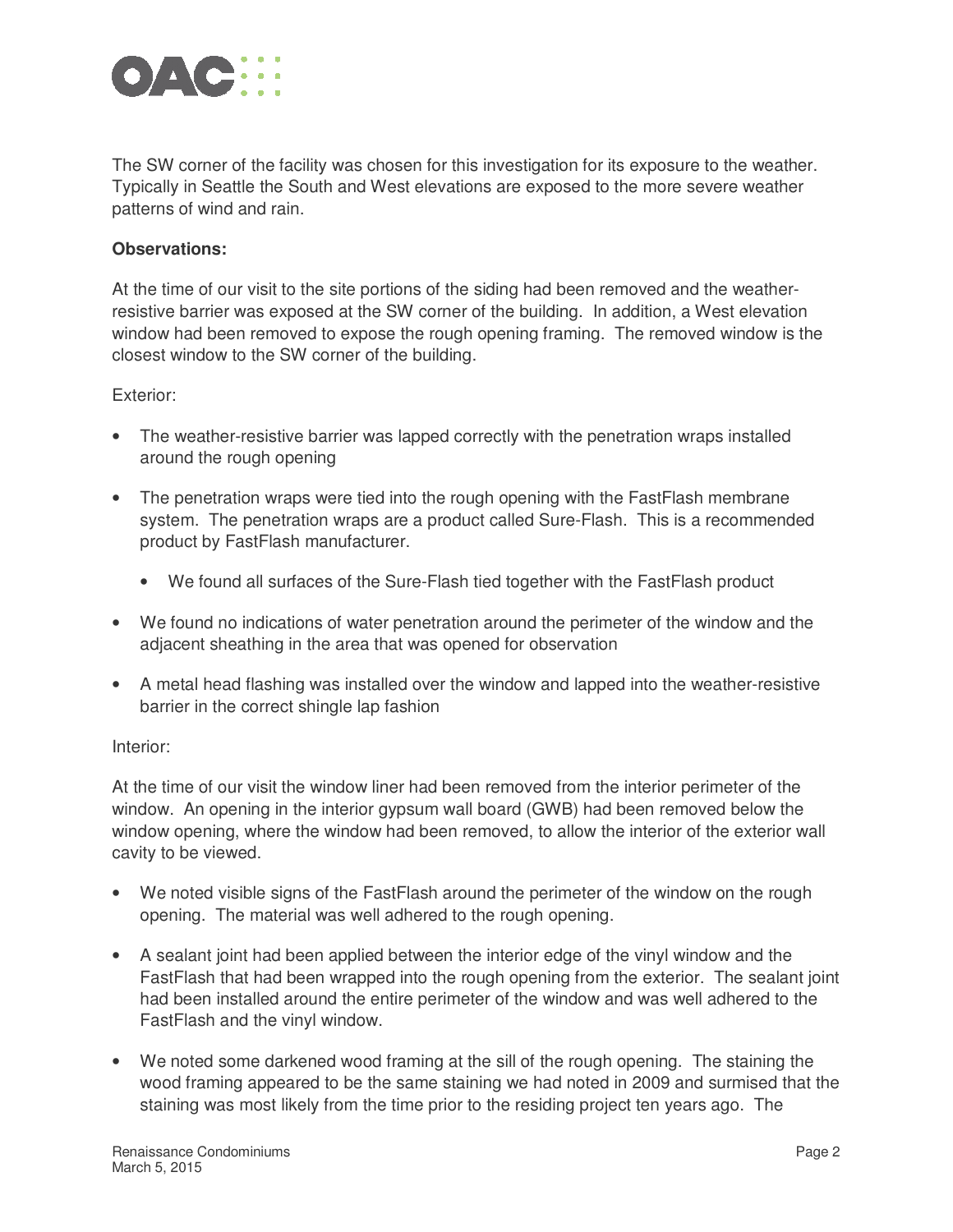

framing of the rough opening was dry and there were no signs that any of the framing that had been wet since the time of the residing work.

• In review of the wall cavity we found no signs of moisture within the wall cavity. All surfaces and the insulation were dry within the cavity.

# **Conclusions:**

Based on our review the installation and the present condition of the various materials comprising the assembly, we feel the FastFlash system is performing as intended. We found no adverse conditions related to the use of this product to any of the materials observed. All surfaces were dry and in good condition.

We found no degradation of the FastFlash product used within the assembly.

We hope we have provided the information you need. If you have any questions, please do not hesitate to contact our office.

Sincerely,

Randy F. Hart

Principal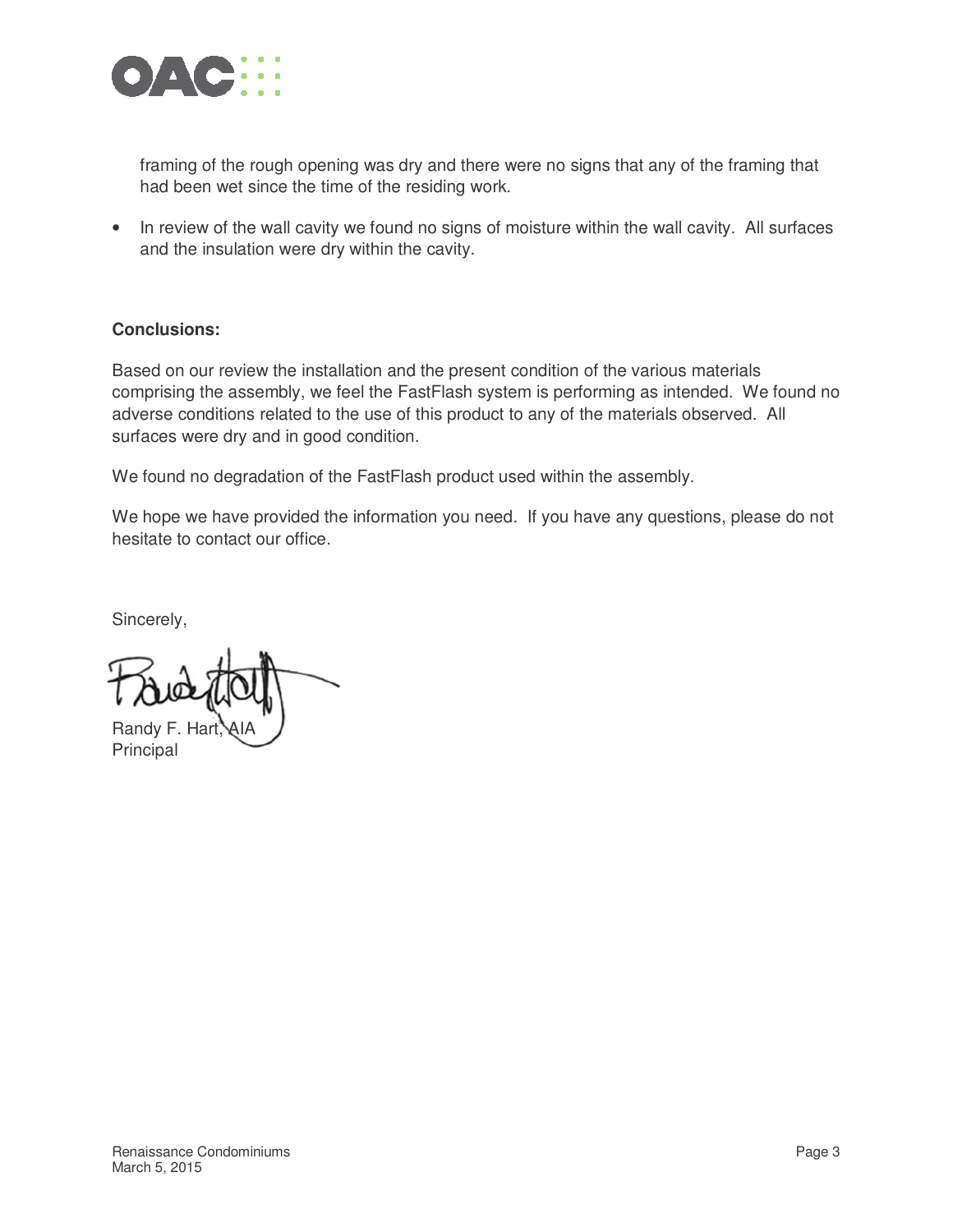

*y , Building Envelope Investigations Division 1115 N. 97th St. Seattle, WA 98103 Date: 2/17/15*

Site Address: INVESTIGATION FINDINGS FROM: **Renaissance** 810 Taylor Avenue North Seattle, WA

Site Representative:





Tatley-Grund was contracted to perform a strip and reclad of the Renaissance Condominium Building in 2005. A wet flash system sponsored by BEI was used on the windows installations.



An inspection of the BEI Wet-Flash System after ten years of service was conducted by Tatley-Grund on February 17, 2015.



The surrounding metal cladding was removed to expose the window. The BEI Wet-Flash System was also inspected at the five year mark, and found to be performing as intended.



Mechanical fasters that secure the window were found to be corrosion free upon removal. The Vapro-Shield Weather Resistant Barrier was observed in good condition.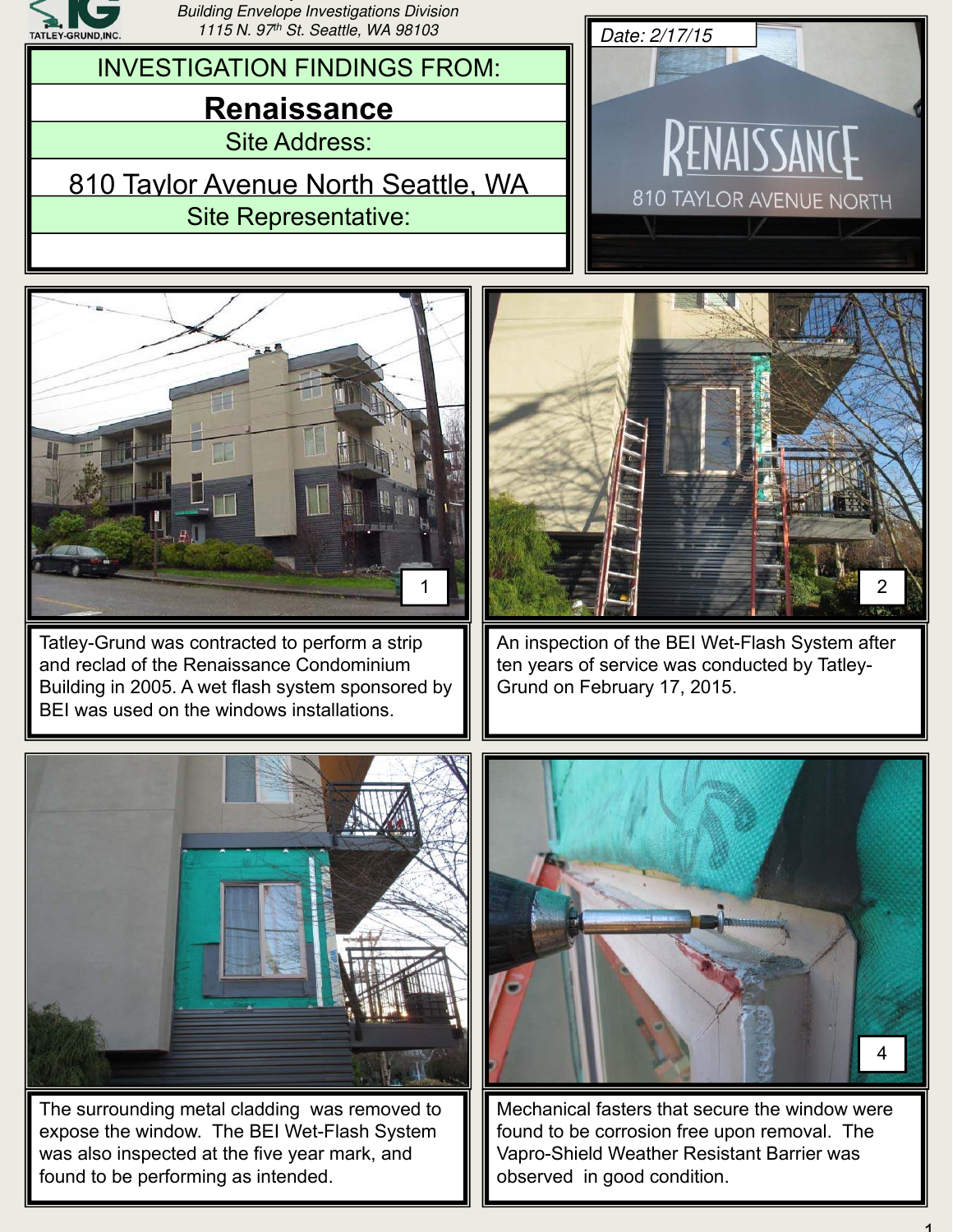

*y , Building Envelope Investigations Division 1115 N. 97th St. Seattle, WA 98103 Date: 2/17/15*

INVESTIGATION FINDINGS FROM:

# **Renaissance**

Site Address:

810 Taylor Avenue North Seattle, WA Site Representative:





A cutout in the wallboard was made to observe the conditions in the wall cavity below the windows rough opening.



No staining was observed on the inboard side of the sheathing or the framing members and the insulation was noted clean and dry.



The BEI Wet-Flash is maintaining excellent adhesion to the wood substrate at the head and jambs of the rough opening.



The Sure-Flash at the sill of the window is fully embedded into the Wet-Flash liquid applied membrane. No signs of water intrusion were visible at the framing of the rough opening.